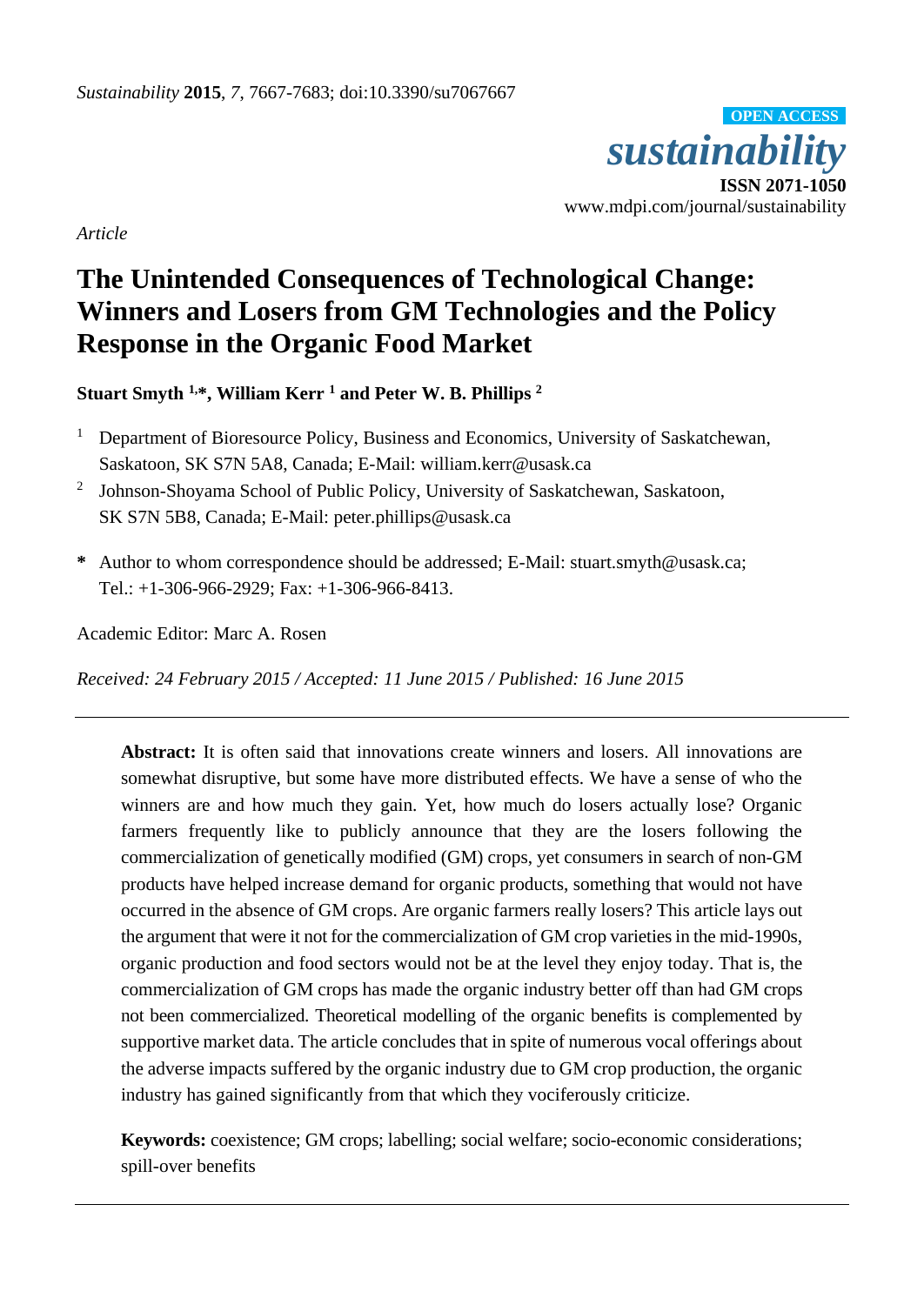#### **1. Introduction**

Innovation is pervasive. Just as gravity is a constant in physics, innovation is a constant force in market economies. It would be inaccurate to say that innovation is a sustaining momentum at a constant rate over time, such as gravity, but innovation is constantly taking place, albeit at a pace that varies by industry, by geographic location and over time. Historically, we witness some periods that are particularly innovative (*i.e.*, the first and second Industrial Revolutions) while others less so (*i.e.*, The Dark Ages). Depending on rulers and societal norms, some societies have been very supportive of innovation, while others have tended to shun it. Russia's Peter the Great comes to mind as a ruler that was highly supportive of innovation, investing substantial resources to ensure that Russians benefited from technological advances. Generally, rulers view innovation as a beneficial economic activity—the true source of improvements to human wellbeing—and support the development of technologies and encourage their spread throughout society.

While the benefits of innovation are usually loudly trumpeted, it is worthy to note that innovation is not costless. Those that cannot, or will not, adopt an innovation have frequently been tagged as "losers" in an economic sense, meaning that they incur costs because they cannot or do not adopt the technology. Frequently non-adopters are those without the financial means to take on the costs associated with adopting the new technology. Some non-adopters, however, choose to do so for a variety of other reasons that may be personal, philosophical or religious. It has become accepted economic theory that non-adopters lose from their decision, but there can be important exceptions to this paradigm. This article examines one such case in the agri-food space where non-adopters claim to be worse off when they might actually upon closer inspection gain.

The commercialization of genetically modified (GM) crops in the mid-1990s precipitated the beginning of a suite of innovative technologies and products that has now delivered 20 years of adopter benefits [1]. Almost immediately upon the commercialization of GM crops, organic farmers proclaimed that they would be adversely impacted by this technology. In a number of developed market economies, organic farming has expanded, suggesting that the adverse impacts that were predicted at the point of GM crop commercialization have not been universally realized and that in some way the commercialization of GM crops may actually benefit organic farming. There is some prima facie evidence:

Avoiding GMOs (genetically modified organisms), for themselves or their children, is an increasingly important reason why parents choose organic food", the OTA (Organic Trade Association) said in its U.S. Families Organic Attitudes and Beliefs 2014 Tracking Study, which surveyed more than 1200 households with at least one child under the age of 18. "Almost 25% of parents buying organic said that wanting to steer clear of genetically modified foods is now one of their top reasons for selecting organic, the most in the four years the survey has been taken, and up significantly from the 16% who said the same in 2013. Of the 15 reasons for buying organic that parents were asked to rate, not buying GMO's showed the biggest jump by far from attitudes a year ago [2].

This article is structured in five parts. Section 2 reviews the literature on the impacts and effects of GM crops on organic crop production. Section 3 provides a conceptual model for the paper. Section 4 discusses the market impacts from the commercialization of GM crops. Section 5 provides some concluding thoughts.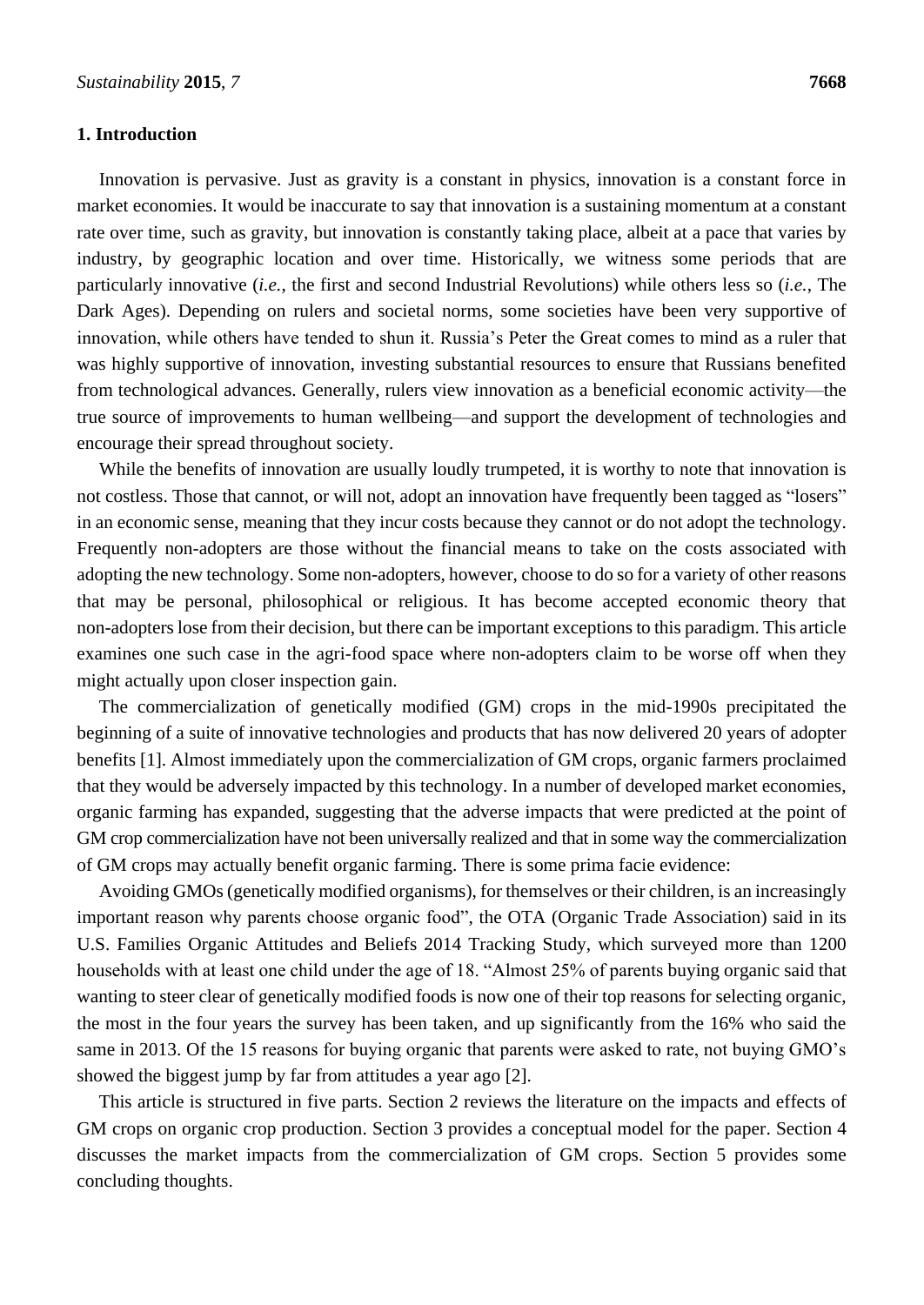#### **2. Background**

GM varieties of canola, maize/corn and soybean all became commercially available between 1995 and 1997 in both the United States and Canada. Initial concerns from the organic community were somewhat muted given the limited early adoption of GM varieties. At the turn of the millennium adoption rates rose sharply, to a level that began to create concern within the organic producing community. Figure 1 illustrates the adoption of GM crops in Canada. Until about 2000 organic farmers and the organic industry were able to produce and export organic products without undue concern about provenance and purity being raised [3]. In response to the spread of GM production, and to capitalize on rising concerns of some consumers regarding GM foods [4], the organic industry amended their certification standard to exclude the use of GM seeds by certified organic farmers. The new standards were largely silent on the potential for comingling of GM and organic product in the production and marketing system. Testing for trace amounts of GM seed was rudimentary at this time, allowing the organic industry the ability to serve foreign exports markets with little or no risk of rejection based on impurities.



**Figure 1.** Adoption of genetically modified (GM) crops in Canada—1995–2013 (Percent). Source: for canola 1995–2010 [5], 2011–2013 [6]; for soybean 1997–1999 [6], 2000–2002 [7], 2003–2009 [6], 2010–2012 [8]; for corn 1996–1999 [6], 2000–2002 [7], 2003–2013 [6].

As GM seeds became more generally available and the profitability of GM crops became more widely observed, adoption increased. Parallel to this, however, was increasing expressions of concern by the organic industry. At this time, the organic industry in both Canada and the US developed formal standards and regulations preventing the intentional use of GM seed by organic farmers, however, neither set of standards addressed the issue of comingling [9,10]. While there are no records, to date, of an organic shipment being rejected due to comingling with a GM commodity, the organic industry grew increasingly nervous. Importers increasingly began to seek assurances that organic shipments were free of GM commodities (and not simply produced using non-GM seed), something that neither organic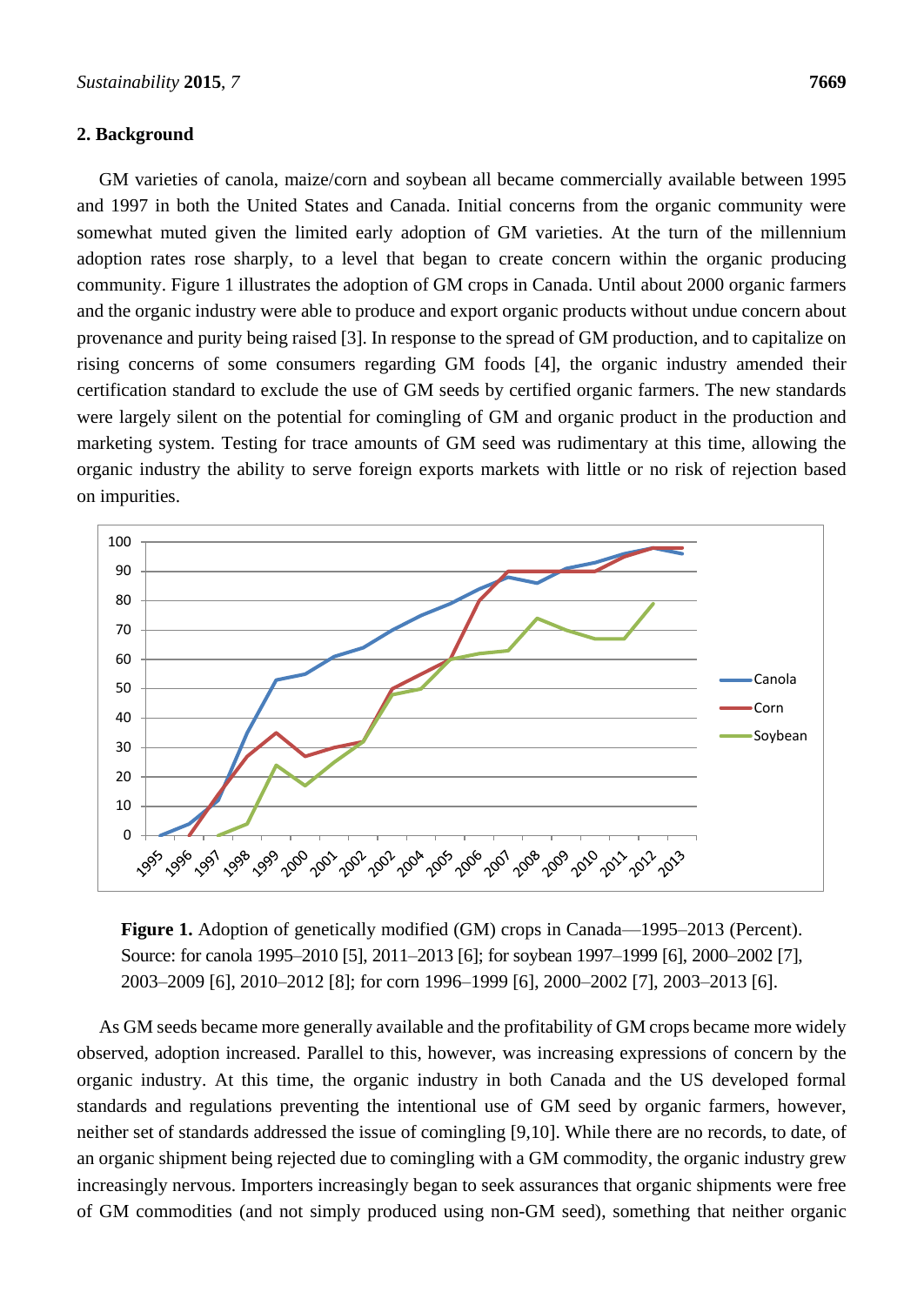producers nor export suppliers could absolutely guarantee. Worried that organic export markets might start to close if guarantees could not be provided, the organic industry turned to the courts [11].

In some instances, concerns precipitated action. In 2002, the Saskatchewan Organic Directorate filed a class-action lawsuit in Saskatchewan's Court of Queen's Bench on behalf of two Saskatchewan organic farmers, Larry Hoffman and Dale Beaudoin, representing all registered organic farmers in the province of Saskatchewan against the developers of GM canola, Bayer CropScience (the owners of Agrevo's Liberty Link canola) and Monsanto Canada (owner of Roundup Ready canola) [12]. The putative class-action claimed that commercial production of GM canola was responsible for the loss of organic markets due to the real or potential for comingling of GM canola with organic canola. They sought financial compensation for the claimed associated losses, claiming negligence, nuisance, trespass and strict liability [12]. In particular, they argued that the comingling of GM canola had destroyed the export market for organic canola due to the inability to certify that canola exports (particularly to Europe) were free of GM canola.

The plaintiffs sought damages on behalf of the 1250 certified organic producers in Saskatchewan, regardless of whether they grew organic canola or not. Indeed, it was revealed in the evidence presented in the hearings that only about 14,074 acres were planted to organic canola in the 1990–2001 period, that only 76 certified organic farmers had ever grown organic canola, and that at least six certified organic farmers still produced organic canola in 2001, after the widespread adoption of GM canola, and that exports of organic canola continued [13]. Based on this evidence, the judge ruled that the evidence did not demonstrate that there was the basis for a class action and ruled against certifying the class action.

The strategy of the organic industry in the US differed slightly in that they sought injunctions against the regulatory decisions allowing commercialization of new GM crop varieties. In 2006, a group of conventional and organic farmers (known as the Geertson plaintiffs as it was Geertson Seed Farms that filed the action) sought an injunction against the commercialization of GM alfalfa in the US [14]. They argued that the United States Department of Agriculture (USDA) was negligent in undertaking its regulatory oversight on GM crops as it had not required that an environmental impact statement (EIS) be conducted pertaining to the release of GM alfalfa. The heart of the Geertson plaintiffs argument was that pollen flow from the GM alfalfa would be a "contaminant" to the organic alfalfa farmers, causing economic and socio-economic harms [14]. The local district court ruled in favour of the plaintiffs, granting the injunction and ordering the USDA to perform an EIS. The USDA and Monsanto (the technology commercializer) appealed, but the district court decision was upheld. In 2010, this was further appealed to the US Supreme Court, which ruled that the district court injunction was improper. After further review by the USDA, Roundup Ready alfalfa was deregulated without restriction in 2011 and, in spite of further litigation, remains in production in the US.

In similar fashion, in 2008 the Center for Food Safety (CFS), an environmental non-governmental organization (eNGO), brought a claim against the USDA and Monsanto alleging that commercialization of GM sugar beets should not have been allowed three years earlier, arguing that an EIS was not conducted. The judge allowed planting of GM sugar beets to proceed at the seed multiplication stage. In 2010, the CFS filed for an injunction against any further plantings of GM sugar beets. As GM sugar beets were then commercially cultivated, the USDA undertook an EIS to ensure that further commercial production was not adversely affected. The USDA completed the EIS in 2012 and deregulated the crop. The CFS further challenged this ruling but the courts rejected the claims and dismissed the case [14,15].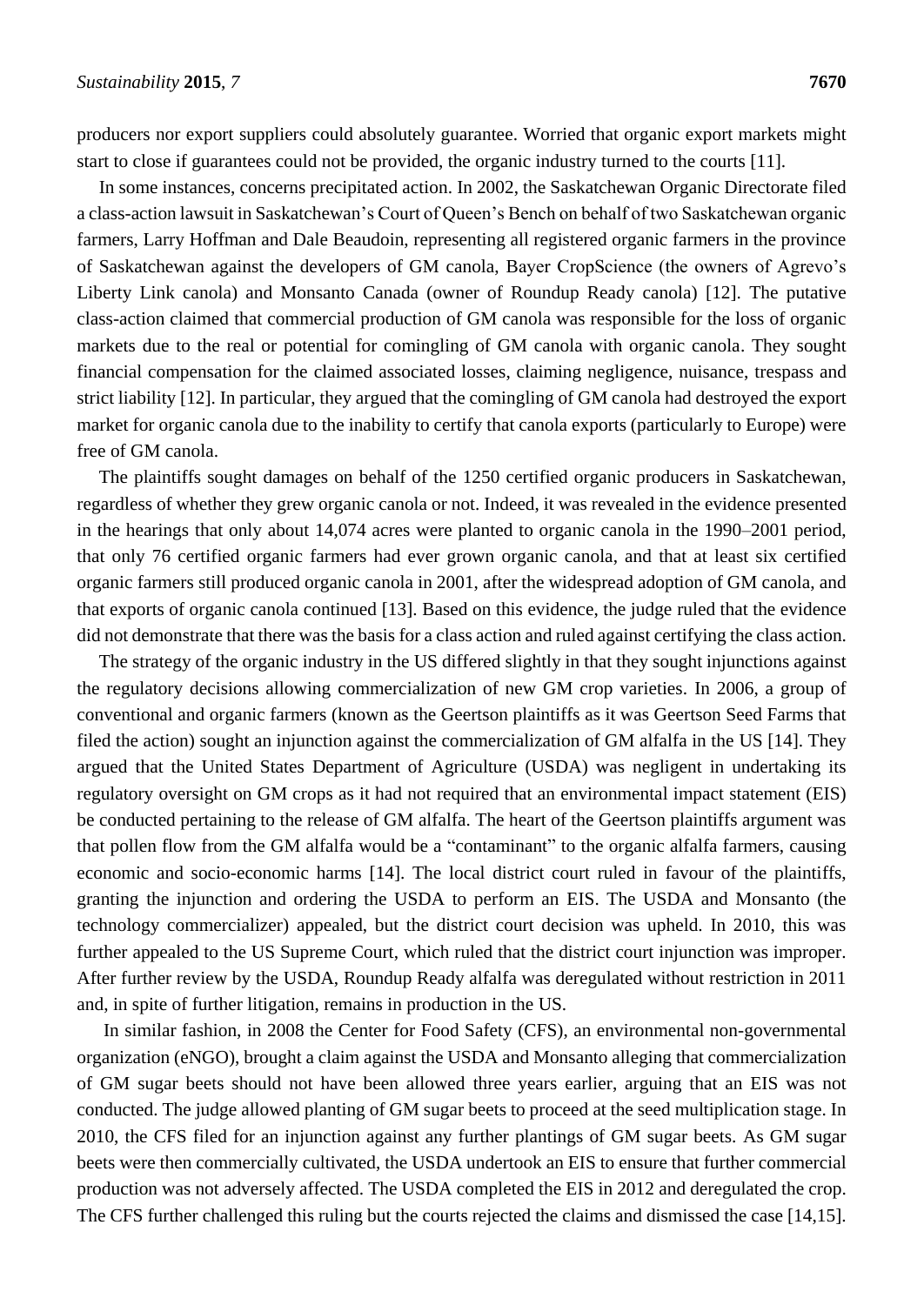Through the use of court cases, the organic sector claims to be economically disadvantaged due to the commercialization of GM crops. However, there has yet to be any verifiable evidence from the organic industry that commodity shipments for either domestic use or export are being rejected at point of acceptance due to the low level presence of GM commodities. With no evidence of economic harm due to shipment rejections, one wonders whether, on the contrary, the organic industry may actually be benefiting from the commercialization of GM crops. Some evidence exists that supports this.

Hutchison *et al.* [16] examined the environmental impacts of GM corn adoption in the US Midwest. GM corn has been developed to be insect resistance, particularly to the effects of the European corn borer. At the time of their study, GM corn accounted for two-thirds of the corn planted in the US. Their study of European corn borer suppression due to the widespread adoption of GM corn in the states of Illinois, Minnesota and Wisconsin, found that the cumulative economic benefits from 14 years of production was estimated to be US\$3.2 billion. Due to the area wide suppression of corn borers, the authors estimated that 75% (US\$2.4 billion) of the economic benefits went to producers not adopting GM varieties (which includes organic corn producers). The high and wide spread use of GM corn has suppressed the presence of the European corn borer to such a degree that those not growing GM corn gain from: relatively lower seed costs; lower chemical needs; and generally improved yields due to lower insect depravation.

Huang *et al.* [17] similarly updated their Chinese Bt cotton study following a decade of commercial production, finding a drop in bollworm infestations, not only in Bt cotton fields, but in all cotton fields in parts of China. In some non-Bt cotton fields, the amount of insecticide used dropped from in excess of 40 kilograms per hectare to less than 10 kg/ha. Across the entire sample region insecticide applications dropped from 14 kg/ha to 4kg/ha.

The evidence indicates that with the adoption of GM crop technologies, impacts may spill over to the fields of the non-adopters, providing economic disadvantages or advantages. While the organic industry is unable to substantiate their claims of economic losses due to shipment rejections, anecdotal evidence demonstrates that some economic advantage has been gained due to close proximity to GM crops. As is noted above by Hutchinson *et al.* [16], non-adopters of GM crops achieved benefits from GM crops through lower pest pressures, which lead to higher yields and reduced pesticide applications (the organic industry also can benefit as producers are allowed and many use Bt spray to control corn borer, the chemical analogue to the Bt gene that gives GM corn its insect resistance). With economic benefits from reduced corn borer populations and reduced pesticide applications, organic farmers growing corn have benefited economically by the commercialization of GM corn. The remainder of this article examines the full range of our hypothesis that organic producers could benefit from GM crops.

#### **3. Conceptual Framework**

Some civil society groups and a few regulators argue for the inclusion of socio-economic factors in assessments of new GM-crops. In their view, a technology that imposes economic or social costs on society, or any of its individual members, is unacceptable and should not be licenced for production or import. In other words, the only technologies that should be accepted are those whose adoption would create only "winners" (*i.e*., no "losers"). The challenge is that all new technologies generate a mix of "winners" and "losers". Implicit in the rejection of any technology that imposes any negative economic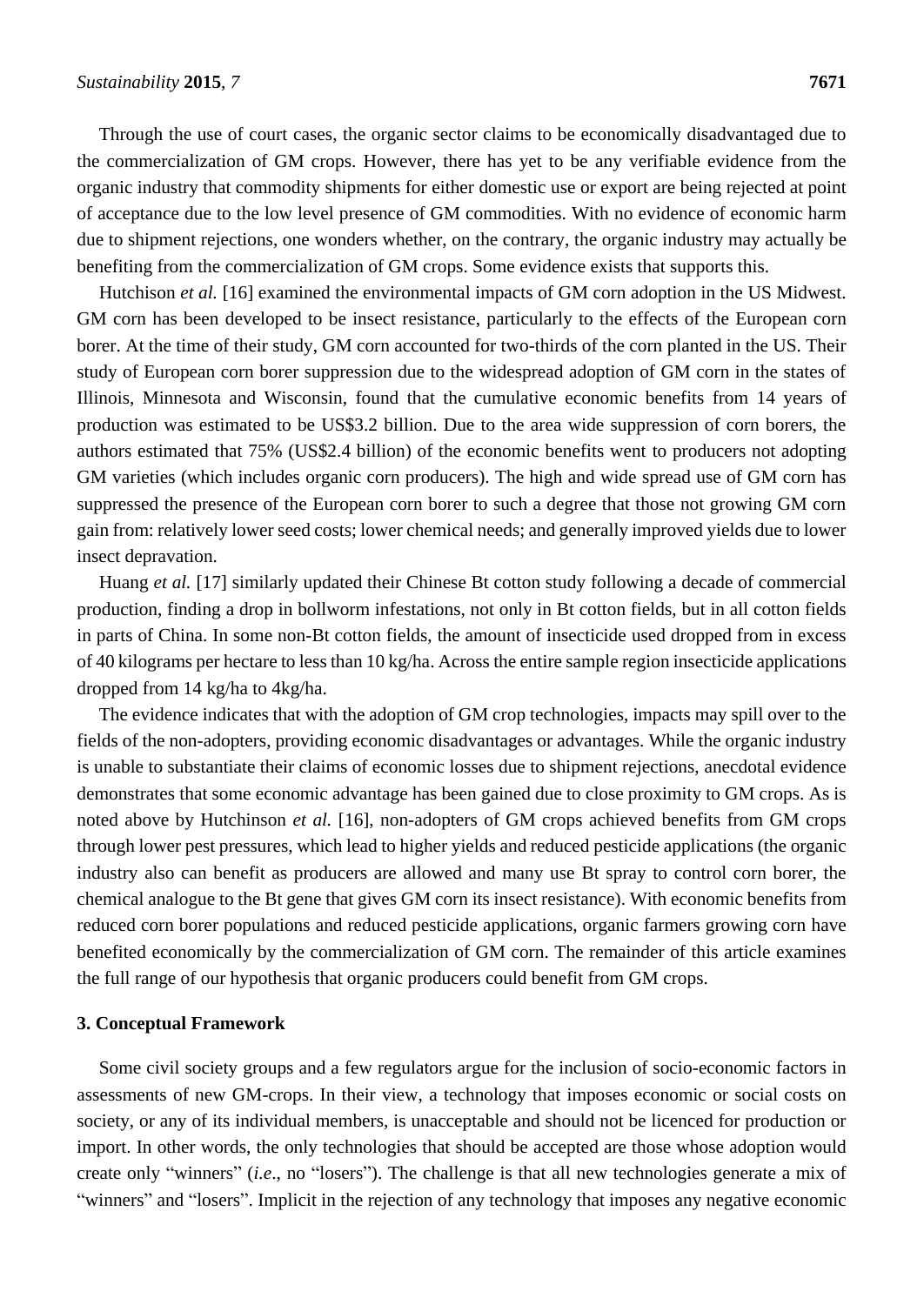impacts is the rejection of the cost-benefit regulatory rule that weighs and makes decisions on the aggregate benefits and costs for society. While those who work in the area of technological change understand that it will not be possible to deliver "winner only" technologies, this eventuality is not always intuitive. Given that some who wish to influence technology policy appear to believe that "winner only" technologies are possible [18], it is worth laying out the reasons why such a result is not feasible.

Figure 2 can be used to illustrate why "winner only" technologies are not expected to arise. The assessments of technological change are most often based on the "partial equilibrium, comparative statics" models of economists [19,20], which we use to develop our argument. This approach does not consider cross market effects in its assessments of new technologies—although there is no reason why effects on heavily affected markets cannot be included in any empirical assessment of a new technology (Alston *et al.* [21] show just that for Roundup Ready soybeans). A single market is depicted in the right hand panel of Figure 2.



**Figure 2.** Modelling technological change in a partial equilibrium framework. Legend: p (or P) = price; q (or Q) = quantity; 0 indicates equilibrium before the change in technology; 1 indicates equilibrium after the change in technology;  $S =$  supply;  $D =$  demand;  $mc =$  marginal cost of production;  $ac =$  average total cost of production.

This discussion of the inclusion socio-economic factors in the assessment of a new technology assumes that the technology has been judged as being acceptable to society on a scientific basis. In other words, issues such as food safety and environmental risk have been dealt with by competent scientific authorities and the technology is deemed acceptable for commercialization. If the scientific bar is not cleared then the technology cannot be approved for commercialization and, hence, there is no need for a socio-economic assessment. It should be noted that the scientific-based risk assessment will normally include factors such as the economic cost of adverse human health impacts and thus have been "dealt with" and should not be included in the subsequent examination of socio-economic factors [22].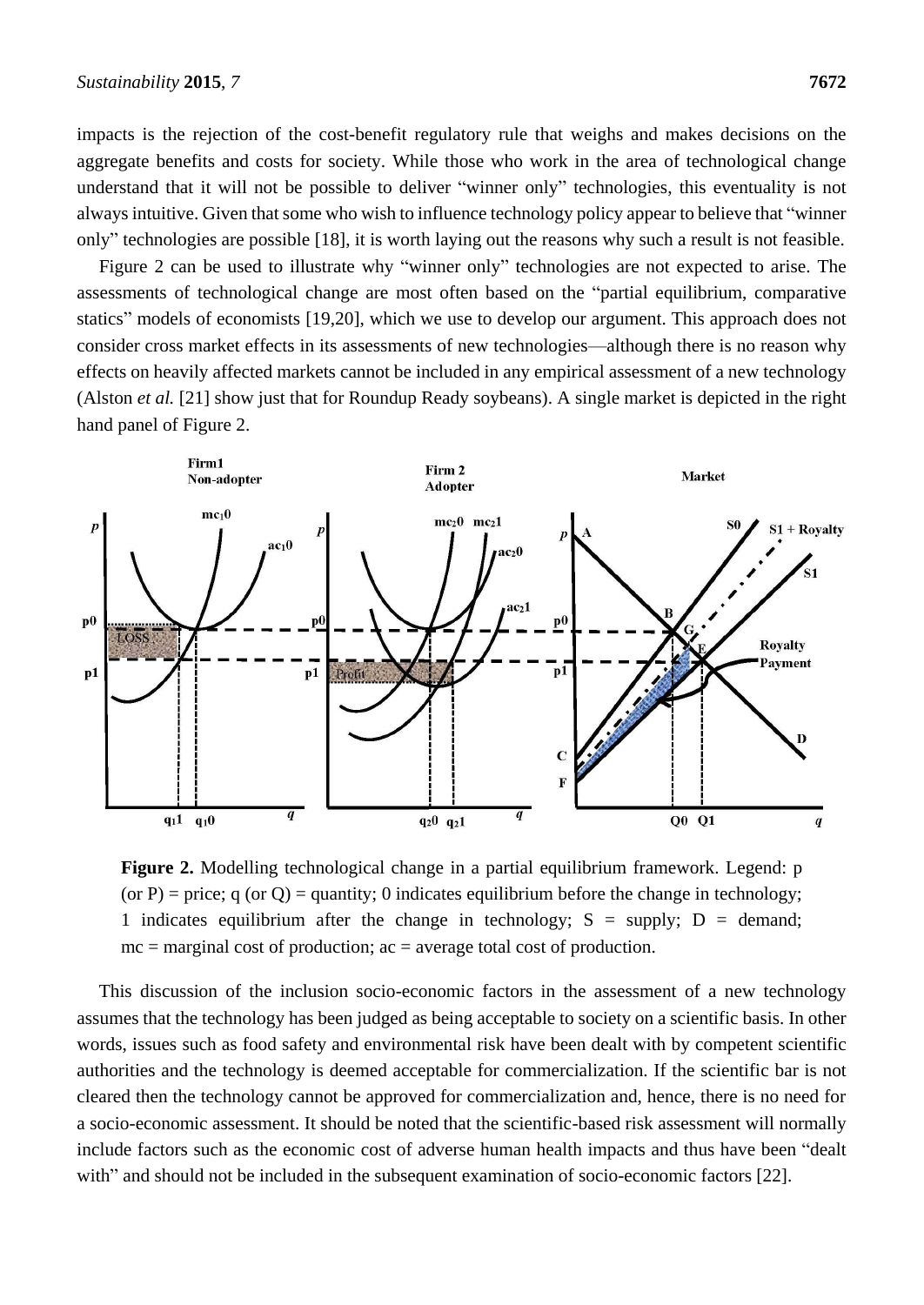"Social welfare" is the normal metric used to evaluate a new technology in partial equilibrium models. The "comparative statics" methodology compares one static equilibrium (e.g., before the technological change) to a second static equilibrium (e.g., after the technological change). The total (societal) welfare for the pre-technological change equilibrium is defined by the demand curve in the market, D, and the supply curve representing the original technology, S0. In this case the total welfare is area ABC [23]. A successful new technology represents an increase in technical efficiency—or a lowering of the cost of producing the same output, thus both the marginal cost (mc) and the average cost (ac) decline for adopters. This is represented by a downward shift in the market supply curve—from S0 to S1. The market moves to a new equilibrium at point E where S1 intersects the demand curve. Total welfare is now equal to area AEF which is larger than the original total welfare (area ABC) by area CBEF. Hence, the technological change is "welfare enhancing". These increased benefits are divided between consumers—through increased consumer surplus generated by lower market clearing prices—and producers—through increased producer surplus generated by more efficient production methods.

In this example the technological change is assumed to be developed outside the market and provided free of charge to the producers in the market. This would be the case, for example, when new seed varieties developed in government research facilities or publically funded universities are given to the industry at no cost. If, however, the new technology is developed in the private sector that enjoys intellectual property protection through patents [24] and royalties can be charged, which would increase the cost to producers and cause the supply curve to shifts upward to, for example,  $S1 + Royalty$  [25]. The welfare given the technical change when royalties are collected becomes AGC (which is less than AEF, which was generated when the technology is free). While the technical efficiency associated with the technological change is still represented by the cost underlying supply curve S1, a royalty payment equal to the shaded area in the right hand panel of Figure 2 benefits the holder of the intellectual property rights. Hence, the benefits of the technological change are ultimately shared between three parties: consumers, producers (farmers) and innovators. Given this particular method of assessing a technological change—partial equilibrium, comparative statics—one might be led to believe that "winner only" technologies might exist—after all there are no losers noted in the analysis above.

There is, however, a great deal going on behind the curves when this particular method of assessment is used. This is where the "losers" are to be found. To discover some of the losers the figures depicting Firms 1 and 2 in Figure 2 are useful. These two firms are representative of all of the firms engaged in this competitive market—usually taken to be a "large" number. The supply curve of an industry is the sum of the marginal costs curves of the individual firms. Let us start with Firm 2—the adopter. In the absence of a technological change the firm is operating on mc20 contributing to S0 in the market. It faces p0 from the market and choses to produce quantity  $q_2$ , We assume the firm is in equilibrium having an average cost function ac20 and earning normal profit at q20 (*i.e*., p0 = ac20 at q20). At this point Firm 1 and Firm 2 use the same technology and are assumed to have the same cost structure. Firm 1 is also contributing to supply curve S0 through mc10, producing q10 and earning normal profit.

Consider a technological change that Firm 2 both can technically and is willing to adopt. A technological change lowers the firm's cost (increases its efficiency) moving it from  $mc_2$ 0 to mc<sub>2</sub>1. If there are a sufficient number of adopting firms, S0 shifts down to S1. Price declines in the market from p0 to p1. Firm 2 must then re-chose its optimal output based on the new price and its new marginal cost curve (*i.e.*, at q<sub>2</sub>1 where mc<sub>2</sub>1 = p1). If the marginal cost shifts down the average cost will also shift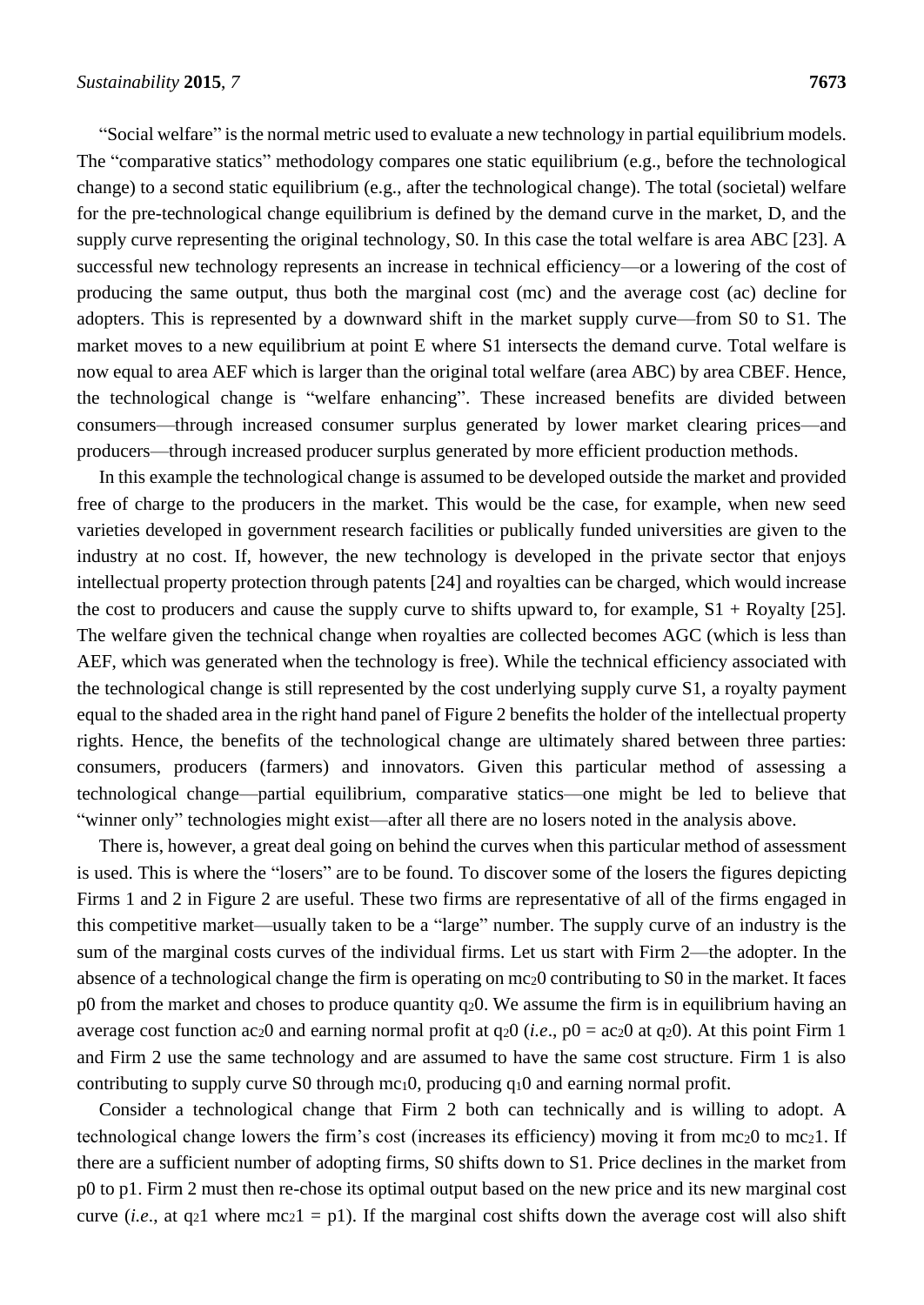down so that, as depicted [26], it now has average cost curve ac<sub>2</sub>1. As ac<sub>2</sub>1 is less than p1 at q<sub>2</sub>1 Firm 2 now makes a "supernormal" profit equal to the shaded area in the center panel of Figure 2. Thus all of the firms represented by Firm 2 are "winners" as a result of the technological change.

In the short run, however, a new technology seldom has universal adoption. Thus it is important to consider non-adopting firms when evaluating the socio-economic effects of a new technology. If there is a new technology that Firms 2 adopts, the effects in the market are as described above. Price falls from p0 to p1. Firm 1 does not adopt the technology due to technological incompatibility or an unwillingness to adopt it. Thus, it retains the same technologically determined marginal cost curve  $mc_10$  (and  $ac_10$ ). Given the decline in price, Firm 1 must re-choose its optimal output. This is now  $q_1 1$  (where  $mc_1 0 = p1$ ). As ac<sub>1</sub>0 is greater than p1 at  $q_1$ 1 the firm makes a loss equal to the shaded area in the left hand panel of Figure 2. Non-adopting firms are "losers". The strict model would assume Firm 1 can be expected to leave the industry and their resources are available for deployment elsewhere in the economy [27]. While firms leaving the industry shift the supply curve in the market upward, the supernormal profits earned by Firms 2 provide a signal for additional firms that can use the technology to enter shifting the supply curve in the opposite direction. Eventually the market will reach a new equilibrium with full adoption of the most efficient technology.

As the technological change leads to the market price declining—from p0 to p1 there will also be cross market effects. For substitute products [28] the decline in price will lead to a leftward shift in the demand curve of the substitute, meaning less total welfare in the substitutes' market—thus "losers" are created [29]. Similarly, demand and prices in markets for complements would rise, generating windfall gains. Alston *et al.* [21] undertook to put numbers to the cross market effects for the adoption of GM soybeans, concluding that farmers and countries adopting the technology gained, all consumers (whether they wanted GM crops or not) gained but that producers of competing crops, such as canola, sunflower and palm lost (while consumers of those crops gained). In all, about 10% of the benefits flowed to producers and consumers outside the soybean sector.

With technological change, the quantity of inputs used is unlikely to remain the same. For example, in the center panel of Figure 2 as the marginal cost curve declines (to mc21) for Firm 2, the total input cost is less than was the case when Firm 2 was operating on mc20. This means that the demand for inputs has declined. The shift to the left in the demand for inputs creates "losers" in the input market [30].

Further, and more likely, the mix of inputs is likely to change as the technology changes. For example, if the industry depicted in Figure 2 was the market for personal conveyance vehicles and the technological change was the invention of the automobile, Firm 2 that is producing cars will need a very different mix of inputs (e.g., engine blocks, gas tanks, brake shoes) than Firm 1 that is producing buggies (e.g., leather, hitches for horses) [31]. Thus, as the technological change progresses, demand for inputs specific to the manufacture of buggies will decline—creating "losers" [32]. In the case of some GM technologies, their adoption has meant a considerable reduction in the use of pesticides, especially older pesticides—in effect this has translated into significant losses in market share for those pesticide products that are not as competitive as those linked to GM seeds while some chemical producers have lost significant sales as their pesticides are no longer used.

GM technology may also mean a reduction in the quantity or change in quality of labour required in production. For example, in developing countries herbicide tolerant crops may no longer have to be hand weeded, releasing labour from production—often women and girls. This change will represent a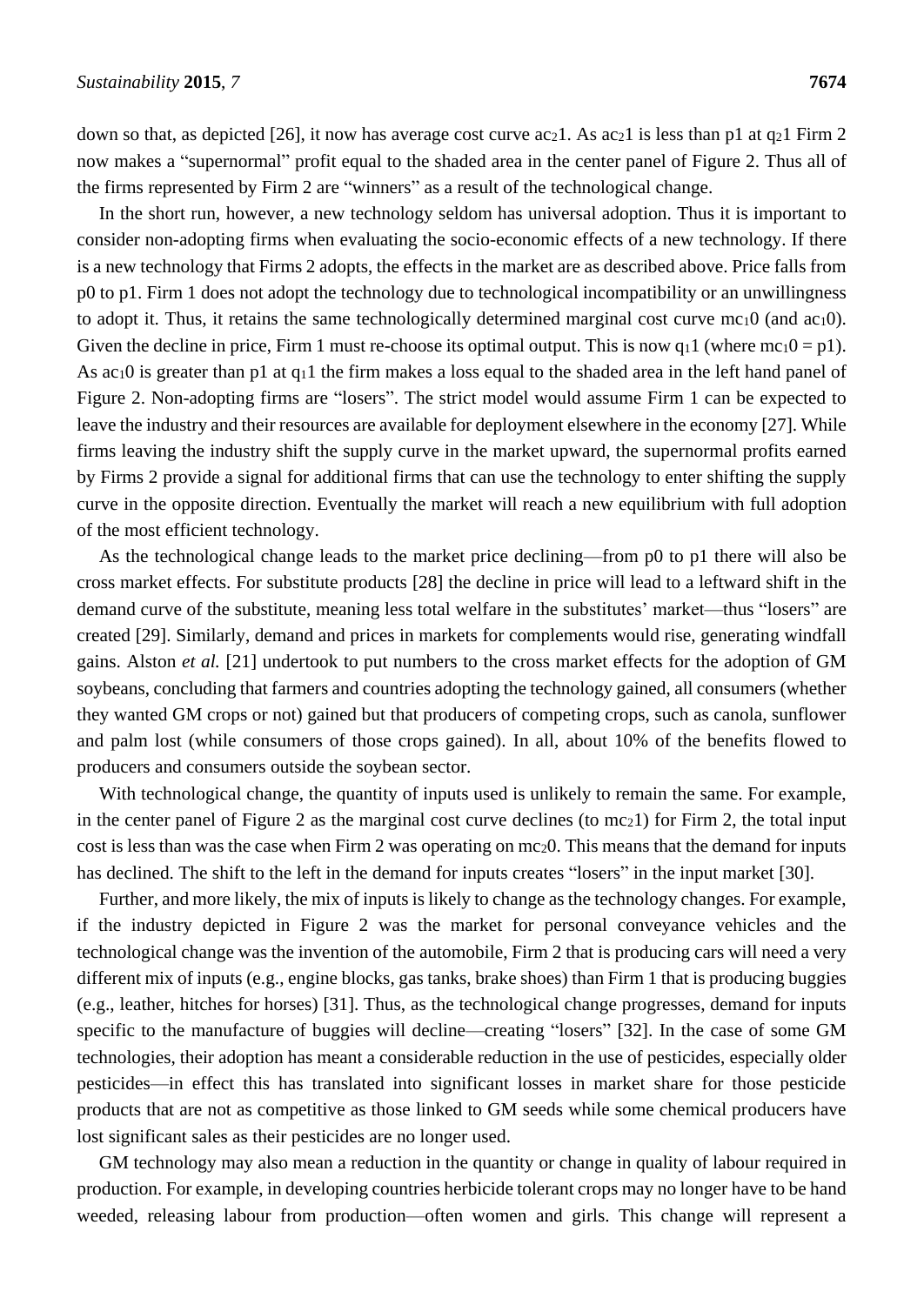reduction in employment. The labour released, however, may be redeployed to other activities such as fetching water or attending school [33]. Evaluating secondary market effects of technological changes can be very complex. Of course, changes in secondary markets lead to cascading effects in other markets. A full assessment of a technology would require a different methodology—a general equilibrium approach that includes an evaluation of all interactive market effects. Unfortunately, disaggregated general equilibrium models require unattainable quantities of data so that any assessments undertaken using computable general equilibrium models are done at a level of aggregation that does not yield the degree of detail required for a useful assessment of a technology [34].

The bottom line is that putting policies in place whereby only technologies that have no negative effects—*i.e.*, ones that create only "winners"—means that all new technologies would be rejected. In effect, this means that the gains in societal welfare observed in Figure 2 would be forgone. Thus, public policy assessments of new technologies need to be conducted in a cost/benefit framework whereby both "winners" and "losers" are considered. The full-scale, frontal attack on this regulatory norm could have dire consequences for socio-economic progress.

#### **4. A GM-Based Technological Change**

One area that has not adequately assessed the market effects arising from a technological change is the interaction between GM-based crops and organic production in the same product space. As a result, in some jurisdictions regulatory policy may not produce a socially optimal outcome. These market interactions are explored in Figure 3.

The right hand panel of Figure 3 represents the organic market for a particular crop. In the absence of a GM variety of the crop, organic (O) producers must compete with producers of conventional (C) crop varieties. In the organic market, in the absence of GM varieties, the demand for organic product is Do0 and the supply is So0 yielding price Po0 and quantity Qo0. The left hand panel of Figure 3 depicts the market for the conventional [35] variety of the same crop. In the absence of a GM-based technological change the demand for conventional varieties is  $D<sub>c</sub>0$  and conventional supply is  $S<sub>c</sub>0$ yielding price Pc0 and quantity Qc0.

When a GM variety of the crop is introduced into the market, in the absence of labelling and segregation of GM and conventional varieties (such as is the case in the US and Canada), consumers will be unable to discern whether they are consuming GM products or products produced using non-GM, yet non-organic, technologies. As a result, those consumers that prefer not to consume GM products may begin to purchase organic products, which are certified as GM-free—this would shift the organic demand curve outward.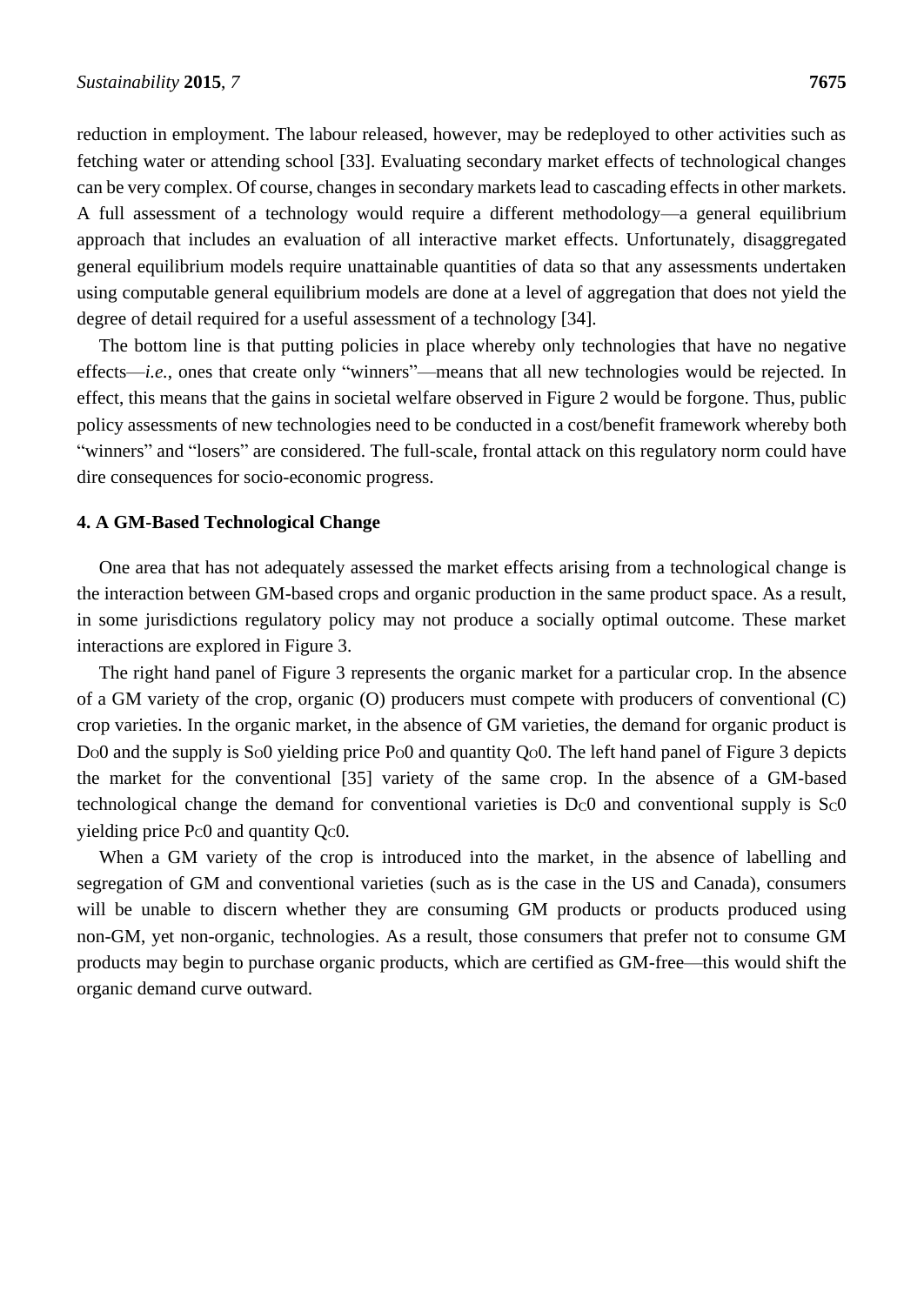

Figure 3. Partial equilibrium model effects of a GM-based technological change on conventional and organic markets. Legend: *p* (or P) = price;  $q$  (or Q) = quantity; 0 = pre-change time period; 1 = first subsequent time period; 2 = second subsequent time period; c = conventional;  $o =$  organic; GM = genetically modified; S = supply in a market; D = demand in a market.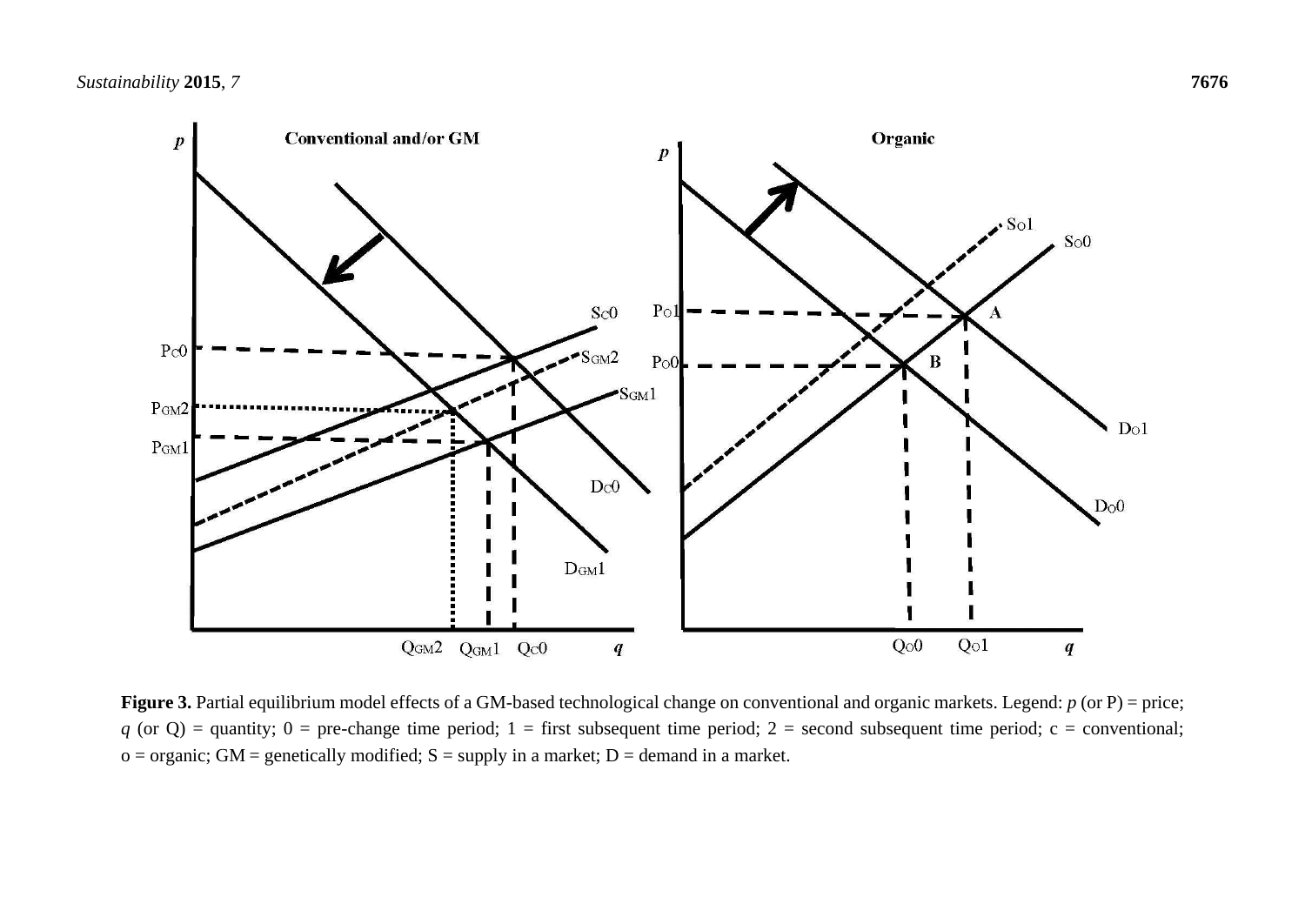At the same time as the demand in the organic market shifts out, the demand in the conventional and/or GM market shifts inward in response to consumers shifting their purchases between the two product categories [20,36]. The greater the proportion of the market that becomes GM the higher the probability that a consumer who does not chose to purchase organic product will be consuming GM and, thus, for those that wish to avoid GM products the larger the incentive to switch to organic products—thereby shifting the demand curve for organic products further outward [37]. Once the adoption of GM technology is complete, the entire market in the left hand panel of Figure 3 will be GM production so that consumers are faced with a choice of only GM or organic products.

The new equilibriums in the markets now segmented as 100 per cent GM and organic can be seen in Figure 3. Once all the consumers that wish to avoid GM products have shifted to the organic market, demand in the GM market will be DGM1. The post technological change supply curve—the GM supply curve—is S<sub>GM</sub>1. The GM market price is  $P_{GML}$  and the quantity purchased  $Q_{GML}$ . The decrease in resource cost per unit (the efficiency gain) is the vertical distance between  $S<sub>C</sub>0$  and  $S<sub>GM</sub>1$  for any quantity.

In the organic market the additional consumers who have switched their consumption to organic produce move the demand curve from  $Do0$  to  $Do1$ . The new price of organic products is P $o1$  and the quantity  $Q_0$ 1. Thus there is a gain to organic farmers—they gain producer surplus—of area  $P_0$  $0BAP_0$ 1. This gain to organic farmers so far has been universally ignored in assessments of the introduction of GM technology given that policy makers are focused on potential "losers" arising from the advent of a new technology [38].

While policy makers and regulators are empowered (and in some cases directed) to use cost-benefit as part of risk analysis, in most cases regulatory decisions are focused on avoiding or mitigating losses rather than counting and realizing gains. In the context of GM regulation many jurisdictions unapologetically concentrate on the potential "losers" that may arise from the commercialization of GM varieties. One common policy focus is on preventing "losers" in the organic industry. The policy is sometimes identified as ensuring "coexistence" between organic and GM products, but the real intent is to prevent "losers" arising in the organic industry. As the organic industry has self-declared itself to be producing only non-GM products, any comingling of GM and non-GM varieties in their outputs is posited to threaten producer's ability to sell their products as organic and to receive the price premium. The possibility of genetic drift (or unintentional comingling of organic and GM seed in the supply chain) could jeopardize the certified organic status of some organic farms [39]. In the context of Figure 3, comingling of this sort would force those producers to "leave" the organic industry, causing the supply curve to shift up and to the left in the right hand panel of the figure—to So1. The "losers" are those organic farms where comingling has been detected [40].

Coexistence policy aims to prevent these "losers" from arising. In short, the goal is to hold the organic supply curve steady at So0. Coexistence policy seeks to create physical or managerial barriers between farms where GM production takes place and organic farms in order to prevent genetic drift from causing organic farmers to lose their organic status. This could result in GM producers being required to create buffers zones around their fields to localize the genetic drift of their GM crops—which would effectively reduce their productivity as less area can be planted to GM crops. In the left hand panel of Figure 3 these reductions in productivity (increased costs per unit of output) mean that the supply curve shifts upward from SGM1 to SGM2. This decreases producer surplus in the GM industry. The more onerous the coexistence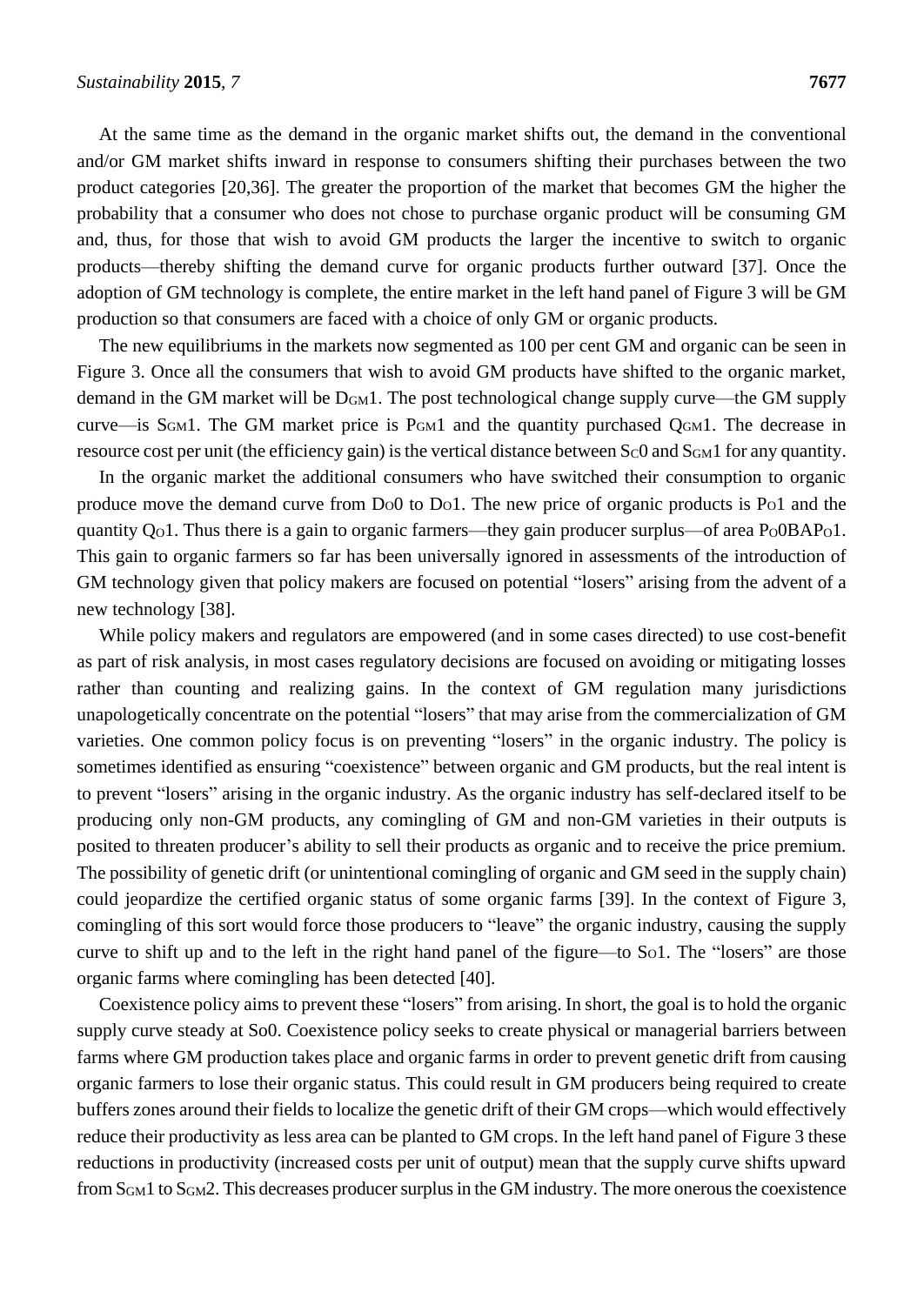rules for GM farmers the more the supply curve will shift. In the making of coexistence policy this loss is not considered because the focus is on preventing "losers" arising in the organic industry.

If the costs of coexistence policies are sufficiently high it may "wipe out" all of the efficiency gains associated with the new technology (*i.e*., if the cost of coexistence policy shifts the GM supply curve back to  $S<sub>c</sub>0$  or beyond) [41]. From the societal point of view there is a clear trade-off between the loss of surplus in the organic market and the loss of producer surplus in the GM market. The more onerous the coexistence policy is for GM producers the further the GM supply curve shifts and the less the organic supply curve shifts. From a strict economic optimization perspective, there is an optimal coexistence policy whereby the total loss of surplus (from the two markets) is minimized.

That is not, however, current practice. Coexistence policies, as suggested above, are simply focused on preventing any shift in the organic supply curve. Policies are often constructed with an objective of zero tolerance [42] which would mean the organic supply curve would not shift. While this could jeopardize important welfare gains in the GM market, these losses are seldom taken into account. The result is sub-optimal from society's perspective, but not of course for the vested interests in the organic industry. In some cases the inability to design a "viable" [43] coexistence policy has led to "temporary" bans on licencing GM products [44] with the result that the gains to society from the new technology are forgone in the name of preventing "losers" arising in the organic industry; and, ironically, any knock-on growth in organic demand is also foregone.

Clearly a serious policy issue arises from the perception that "winner" only technologies exist and that any technologies that create "losers" should not be tolerated. All technologies create both "winners" and "losers" and policy makers need to examine both the benefits and costs associated with new technologies and not simply the costs. This is the way socio-economic factors are intended to be treated in assessments of new technologies and the most appropriate basis for policy engagement.

### **5. Conclusions**

Innovations change societies into which they are commercialized [45]. Some in society will benefit more than others (also known as the "winners"), while others that have restricted means or ability to adopt or suffer from negative cross-market effects (a.k.a. "losers") have typically been thought to be disadvantaged. However as we demonstrate in this article, some non-adopters can also benefit from some innovations. In our example, organic farmers in many markets may actually be benefiting from the commercialization of GM crops as demand for their products has increased due to the desire of some consumers to avoid consuming GM products; all other things being equal, there is no expectation that these consumers would have purchased organic products had GM crops not been commercialized. Some organic farmers have also benefitted from lower costs and improved yields due to reduced pest populations arising from widespread adoption of Bt corn.

In the course of this research, and in the absence of any published data, major downstream firms in the organic industry were contacted and asked to what degree they thought the demand for organic products was affected by consumers seeking to avoid GM-foods. There are only a few firms (3–5 at most) that export organic bulk commodities routinely. We contacted these exporters and one expert respondent asserted [46]: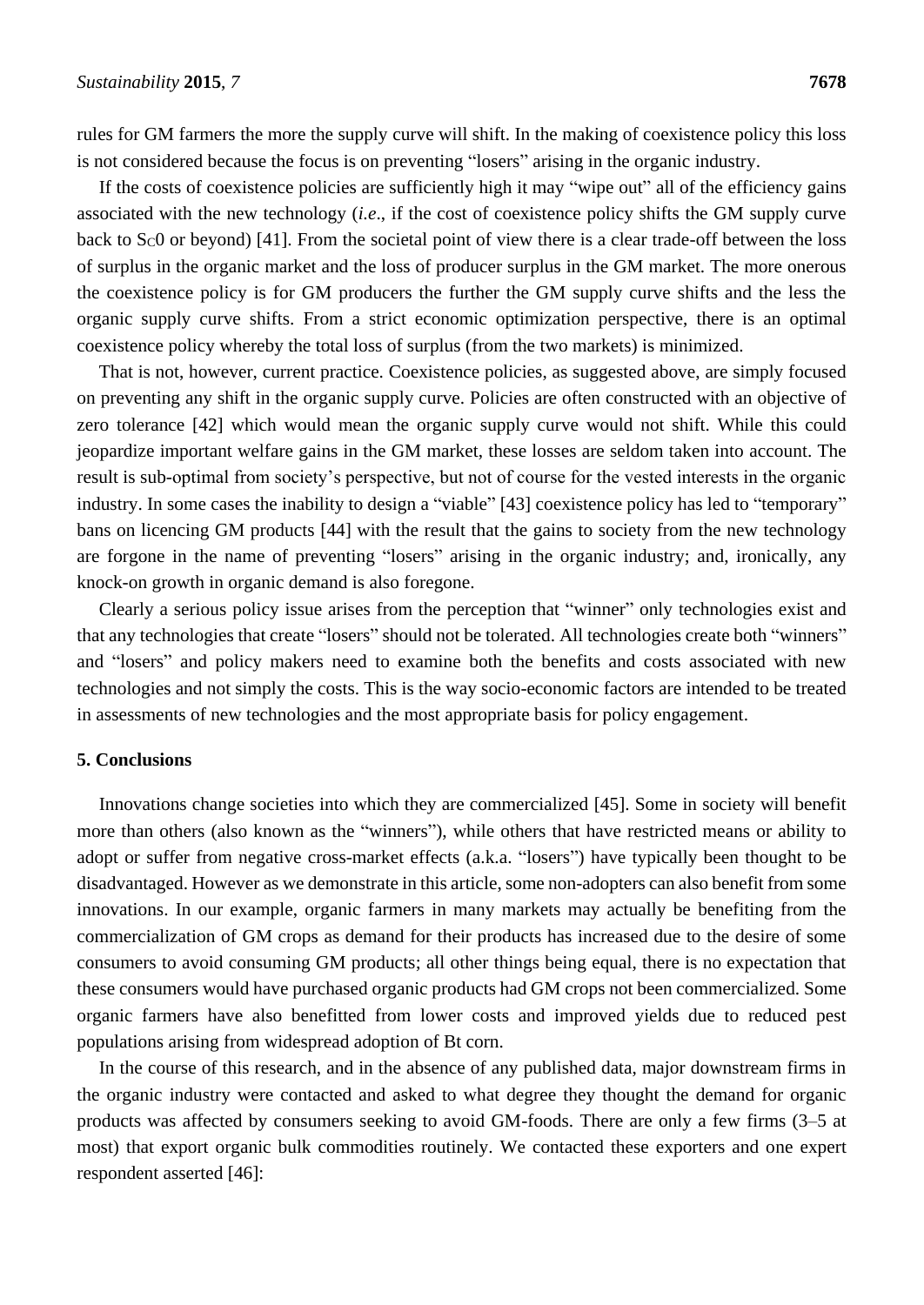On balance, I believe that organic sales have been boosted perhaps 10% by consumer concerns over GMO. That is belief and not provable fact. Ten percent would be worth perhaps \$3 billion [47]. In direct response to our query [48], the same firm provided the following information:

We have some buyers who tell us that they are motivated to buy organic to avoid GMOs. Others indicate that avoiding GMOs is just part of the package they seek in buying certified organic products. Almost all organic buyers place some significant value on avoiding GMOs. Had the organic rules accepted GMO as an approved practice, organic might have lost 50% or more of its demand to non-GMO verified products raised conventionally with synthetic fertilizers and pesticides.

The premiums for non-GMO trend toward 15% of the underlying commodity price. Current premiums for non-GMO soybeans run about \$1.50/bu with a base commodity price of \$9.30/bu; for corn, about \$0.45 with a base corn price of \$3.l2/bu. (L. Clarkson, personal communication [47])

While not conclusive evidence that the organic industry has benefitted from the existence of GM foods, it is consistent with the theoretical framework developed above and suggests that these positive benefits should be investigated and included in socio-economic public policy assessments of GM products. It is an area where further applied research is warranted.

While a hot topic in high-income countries, this policy issue has wider application and impact on global food security. The eNGO community has lobbied and pressured many developing countries to implement broad socio-economic considerations as part of their domestic biosafety regulatory framework, ostensibly to protect potential losers in those countries. In Mali, for instance, eNGOs encouraged the government to enact regulations that will not allow any negative socio-economic impacts to occur from the commercialization of GM crops. Innovation is not possible within this type of regulatory environment as every new production possibility will inevitably displace older, inefficient technologies, creating losers among those not able or nor willing to adopt, in cross markets and in the input markets. The encouragement of such policy development by eNGOs ultimately fosters increased food insecurity. When small landholder farmers are denied access to innovations, they are forced to maintain existing low-skilled, labour-intensive work that they have undertaken for centuries, while landholders in neighbouring countries are able to reap the benefits of GM crops, including greater yields, increased profits, rising household incomes and enhanced food security.

#### **Author Contributions**

All three authors contributed equally to the structure and design of the article. Smyth and Phillips collaborated on Sections 1 and 2, while Kerr led on Sections 3 and 4. Section 5 was equally collaborated.

#### **Conflicts of Interest**

The authors declare no conflict of interest.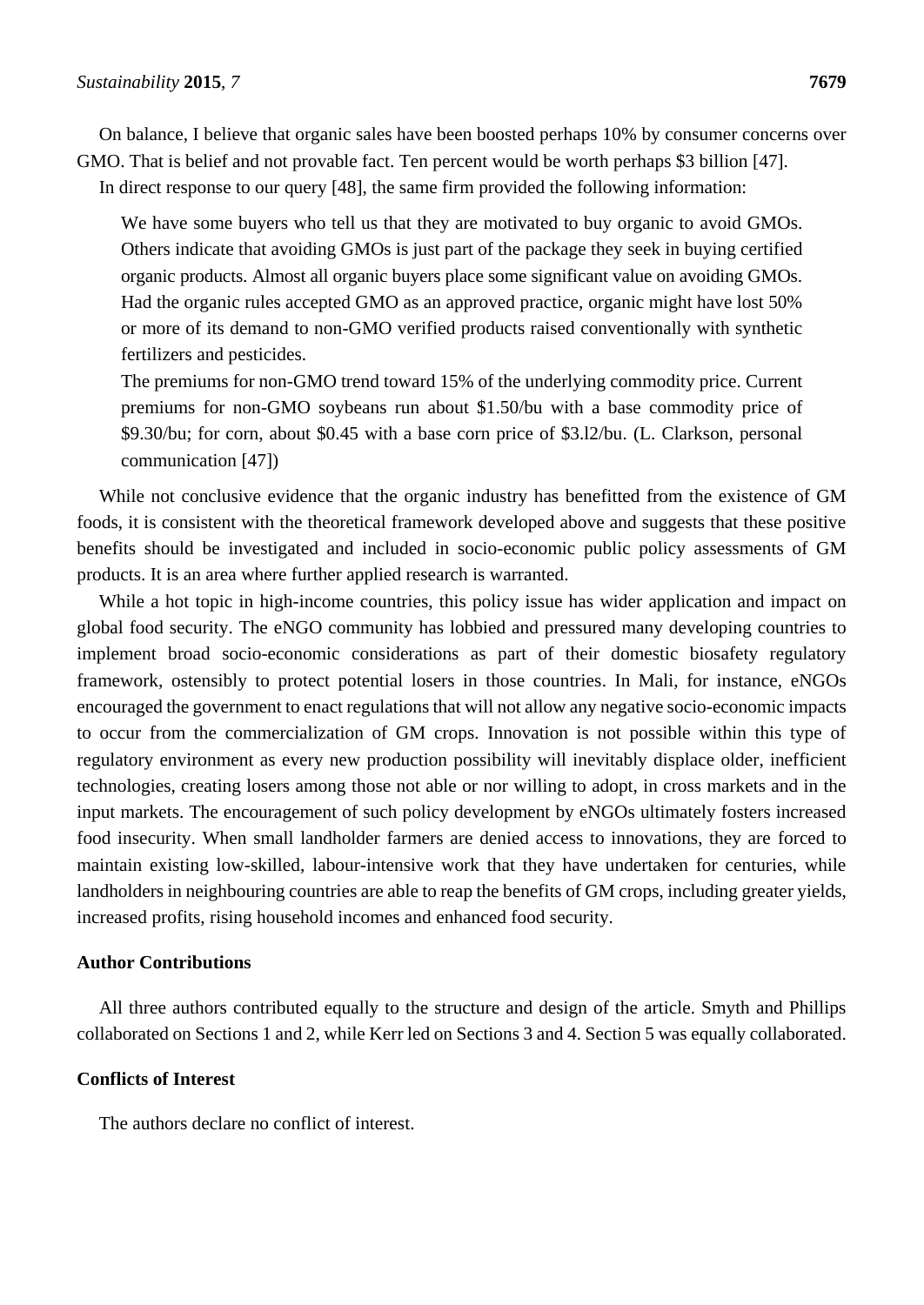## **References and Notes**

- 1. Smyth, S.J.; Phillips, P.W.B.; Castle, D. (Eds.) *Handbook on Agriculture, Biotechnology and Development*; Edward Elgar Publishing Ltd.: Cheltenham, UK, 2014.
- 2. Sterk, R. GMO debate grows as crop area rises. Available online: http://www.worldgrain.com/News/News%20Home/Features/2014/10/GMO%20debate%20grows%20as%20crop% 20area%20rises.aspx?p=1&cck=1 (accessed on 13 June 2015).
- 3. Phillips, P.W.B.; Smyth, S.J. Managing the Value of New-Trait Varieties in the Canola Supply Chain in Canada. *Supply Chain Manag.* **2004**, *9*, 313–322.
- 4. Hobbs, J.E.; Kerr, W.A. Biotechnology and the changing structure of agri-food supply chains. *Int. J. Biotechnol.* **2003**, *5*, 297–310.
- 5. Canola Council of Canada. HT and conventional canola: 1995–2010. Available online: http://www.canolacouncil.org/markets-stats/statistics/estimated-acreage-and-percentage/ (accessed on 23 November 2014).
- 6. James, C. ISAAA Briefs. Available online: http://www.isaaa.org/Resources/publications/briefs/ (accessed 23 November 2014).
- 7. Hategekimana, B.; Beaulieu, M. Genetically modified crops: Steady growth in Ontario and Quebec. Available online: http://www.publications.gc.ca/Collection/Statcan/21-004-X/21-004- XIE2002112.pdf (accessed on 23 November 2014).
- 8. Canadian Soybean Council. Industry statistics. Available online: http://www.soybeancouncil.ca/ IndustryStatistics/tabid/200/language/en-US/Default.aspx (accessed on 23 November 2014).
- 9. Canadian Organic Growers. Canadian Organic Standards and Regulations. Available online: https://www.cog.ca/about\_organics/organic-standards-and-regulations/ (accessed on 23 April 2015).
- 10. United States Department of Agriculture. National Organic Program. Available online: http://www.ams.usda.gov/AMSv1.0/NOPOrganicStandards (accessed on 23 April 2015).
- 11. Hoffman v. Monsanto Canada Inc., Sask. Q.B. April 10, 2003, 2003 Sask. D.J. Lexis 130, 2005 S.K.Q.B. (Saskatchewan Queen's Bench) 225, 139 A.C.W.S. (All Canada Weekly Summaries) (3d) 436.
- 12. Smyth, S.J.; Phillips, P.W.B. Commercialization Strategies and Market Opportunities for GM Canola. In *The Co-existence of Genetically Modified, Organic and Conventional Foods: Government Policies and Market Practices*; Kalaitzandonakes, N., Phillips, P.W.B., Smyth, S.J., Wesseler, J., Eds.; Springer: Berlin, Germany, 2015; in press.
- 13. Phillips, P.W.B. Affidavit of Peter WB Phillips. In Between: Larry Hoffman, L.B. Hoffman Farms Inc., and Dale Beaudoin (Plaintiffs) and Monsanto Canada Inc. and Aventis Cropscience Canada Holding Ind. (Defendents) brought under the Class Actoins Act. Canada: Province of Court of Queen's Bench for Saskatchewan, Q.B. NO. 67 of 2002.
- 14. Bryson, N. Forthcoming. Lessons from the Legal Cases of GM Alfalfa and Sugar Beet Deregulation in the United States. In *The Co-Existence of Genetically Modified, Organic and Conventional Foods: Government Policies and Market Practices*; Kalaitzandonakes, N., Phillips, P.W.B., Smyth, S.J., Wesseler, J., Eds.; Springer: Berlin, Germany, 2015; in press.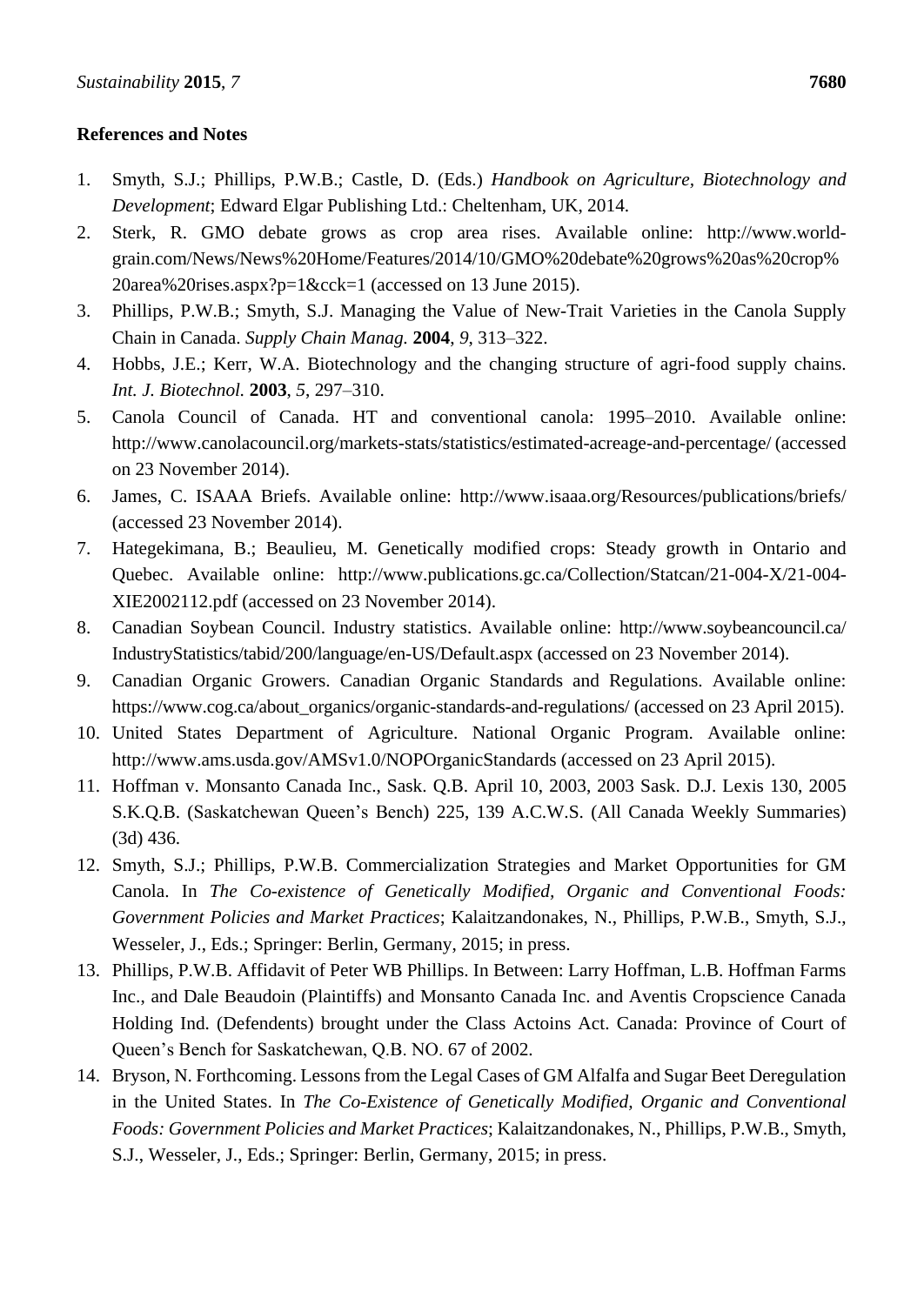- 15. Congressional Research Services. Deregulating Genetically Engineered Alfalfa and Sugar Beets: Legal and Administrative Responses. Available online: https://www.fas.org/sgp/crs/misc/ R41395.pdf (accessed on 16 January 2015).
- 16. Hutchison, W.D.; Burkness, E.C.; Mitchell, P.D.; Moon, R.D.; Leslie, T.W.; Fleischer, S.J.; Abrahamson, M.; Hamilton, K.L.; Steffey, K.L.; Gray, M.E.; *et al*. Areawide suppression of European corn borer with Bt maize reaps savings to non-Bt maize growers. *Science* **2010**, *330*, 222–225.
- 17. Huang, J.; Mi, J.; Lin, H.; Wang, Z.; Chen, R.; Hu, R.; Rozelle, S.; Pray, C. A decade of Bt cotton in Chinese fields: Assessing the direct effects and indirect externalities of Bt cotton adoption in China. *Sci. China Life Sci.* **2010**, *53*, 981–991.
- 18. It is also possible that those putting forth such a policy perspective simply believe that all technologies yield only negative outcomes for all and, hence, wish policy makers to eschew all new technologies. As it is relatively easy to show that there will be "winners" from new technologies, the less obvious case of why a "winner only" technology cannot arise will be explored here.
- 19. Kerr, W.A. What is new in protectionism? Consumers, cranks and captives. *Can. J. Agric. Econ.* **2010**, *58*, 5–22.
- 20. Gaisford, J.D.; Hobbs, J.E.; Kerr, W.A.; Perdikis, N.; Plunkett, M.D. *The Economics of Biotechnology*; Edward Elgar Publishing Ltd.: Cheltenham, UK, 2001.
- 21. Alston, J.; Kalaitzandonakes, N.; Kruse, J. The Size and Distribution of the Benefits from the Adoption of Biotech Soybean. In *Handbook on Agriculture, Biotechnology and Development*; Smyth, S.J., Phillips, P.W.B., Castle, D., Eds.; Edward Elgar Publishing Ltd.: Cheltenham, UK, 2014; pp. 728–751.
- 22. This does not mean that socio-economic factors cannot be part of a larger full assessment that includes both the scientific assessment and the socio-economic assessment. It only means that in terms of undertaking the assessment they should be kept separate.
- 23. The metric of social welfare in partial equilibrium methodology is based on the concepts of consumer surplus and producer surplus. See 11 for a discussion of consumer and producer surplus.
- 24. Or other forms of intellectual property protection such as plant breeders' rights.
- 25. Note, the royalty payment could also be depicted as an increased cost added to the marginal cost of adopting firms thus shifting those costs upward leading, in aggregate, to an upward shift in the supply curve relative to S1. In a similar way, technological improvements developed by firms with a degree of market power would represent a shift upward in the marginal cost curves of firms thus transferring some of the benefits to the firms developing the technology. An example might be a firm that develops a more efficient tractor and is able to charge a higher than competitive price for that new tractor.
- 26. Note, as drawn ac21 is less than p1 at q21. As there is no direct relationship between the decrease in average cost and the change in price, the new price level, p1, may be greater than, less than or equal to average cost at q21.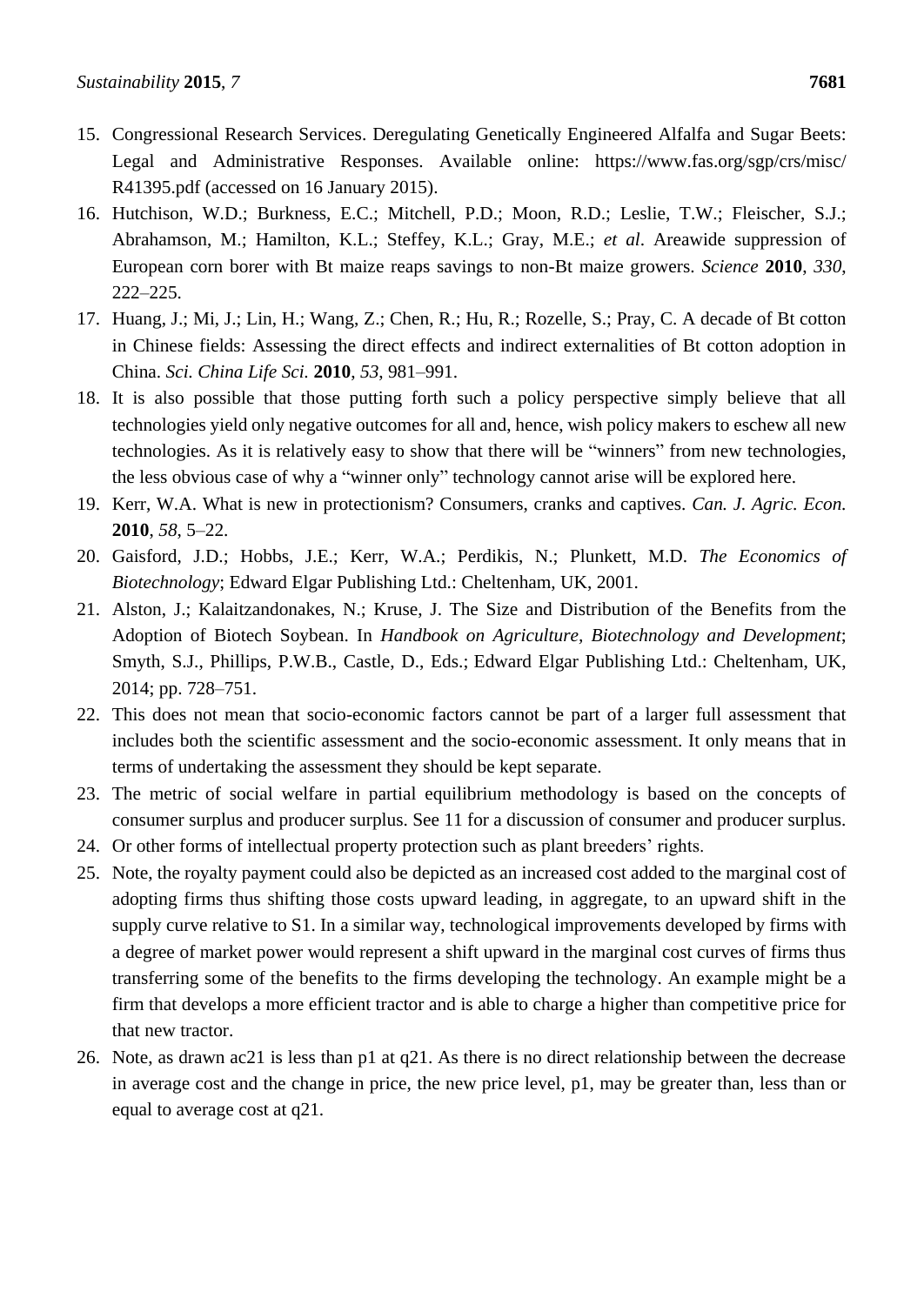- 27. Under the assumptions of the strict neoclassical model firms exit freely (*i.e*., without cost). Of course, in reality firms do not leave easily and resources are not redeployed without cost. For further details see Leger, L.A.; Gaisford, J.D.; Kerr, W.A. Labour market adjustments to international trade shocks. In *The Current State of Economic Science*; Bhagwan Dahiya, S., Ed.; Spellbound Publications PVT Ltd.: Rohtak, India, 1999; Volume 4, pp. 2011–2034.
- 28. Not shown in partial equilibrium graphical analysis.
- 29. For example, a technological change in the pork industry leads to a lower price for pork. This will induce consumers to substitute more pork for beef in their diets—A leftward shift of the demand curve for beef. Of course, the demand for complements will increase as, for example, pork consumption increases there will be an increased demand for apple sauce. Thus, if cross market socio-economic effects are going to be included in the assessment of a technology it is important that the "winners" be included along with the "losers".
- 30. For example, a higher yielding variety of canola will need less fertilizer per unit of output—thus reducing the demand for fertilizer.
- 31. At some point the convention is to depict the market for cars as a market for a separate product. Doing this, however, obscures the effect of the technological change.
- 32. Of course, demand will also increase for those inputs associated with the production of automobiles—creating "winners".
- 33. Gouse, M. Labor Impacts. *Socio-Economic Considerations in Biotechnology Regulations*; Ludlow, K., Smyth, S.J., Falck-Zepeda, J., Eds.; Springer Publishers: New York, NY, USA, 2014; pp. 189–200.
- 34. Gaisford, J.D.; Kerr, W.A. *Economic Analysis for International Trade Negotiations*; Edward Elgar Publishing Ltd.: Cheltenham, UK, 2001.
- 35. And eventually the GM variety.
- 36. It is clear that at least a segment of the organic industry anticipated this shifting of demand between markets when it made the decision to declare that organic production would not allow GM technology. This was a propitious marketing decision.
- 37. And, of course, shifting the demand curve for conventional and/or GM varieties further inward. If labelling of GM crops is required then consumers will be able to identify conventional products and the demand would segment into three markets. As a result of the transparency of labelling consumers will be able to avoid GM products without switching to organic products and, thus, the market for organic products will not shift outward to the same degree. We abstract from this outcome by assuming that the adoption of GM technology is complete in the non-organic market.
- 38. There is also a gain in consumers benefit arising from the shift from the GM market to the organic market by some consumers. This is because consumers must perceive a greater utility from shifting to the new market than the loss of utility from leaving their existing market—otherwise they would not switch from one market to the other. This means that the shift outward in demand in the organic market is larger than the inward shift of demand in the GM market.
- 39. While this would not be the case in either Canada or the US where certification only deals with intentional use of GM seeds, in Australia an organic farmer lost his organic certification due to the unintended presence of GM canola in his organic wheat fields.